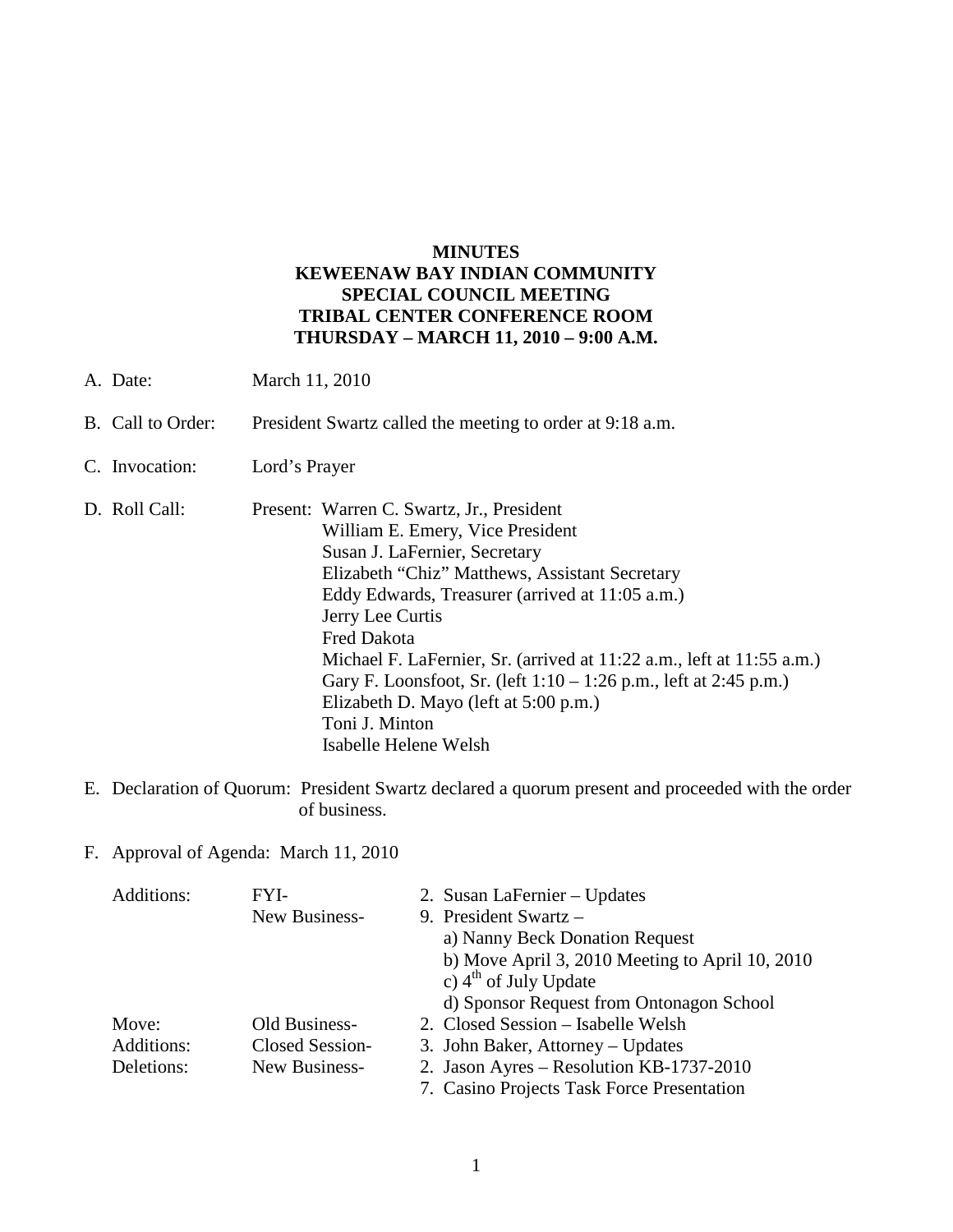**MOTION MADE BY GARY F. LOONSFOOT, SR. TO APPROVE THE AGENDA WITH THE CHANGES. SUPPORTED BY WILLIAM E. EMERY. NINE IN FAVOR (William E. Emery, Susan J. LaFernier, Elizabeth "Chiz" Matthews, Jerry Lee Curtis, Fred Dakota, Gary F. Loonsfoot, Sr., Elizabeth D. Mayo, Toni J. Minton, Isabelle H. Welsh), OPPOSED - 0, ABSTAINING - 0, TWO ABSENT (Eddy Edwards, Michael F. LaFernier, Sr.), MOTION CARRIED.**

G. For Your Information:

- 1. Proposed KBIC Newsletter Guidelines Review Schedule for March 25, 2010 Meeting
- 2. Susan LaFernier Updates New Council Picture on March 18, 2010 (for the Gazette Ad Progress 2010 Section) and KBIC Logos. Four wooden logos have arrived and eight more are coming. Council needs to decide what color and what type of wood they prefer.

H. New Business:

1. Vince Rose, Employee Benefits Agency/Jim Nardi/Francis LaPointe - Blue Cross Health Insurance Renewal Options

**Break: 10:50 – 11:05 a.m.** 

**Eddy Edwards arrived at 11:05 a.m.** 

**Mike LaFernier, Sr. arrived at 11:22 a.m.** 

BC/BS Renewal Changes Enterprise Employees -

**MOTION MADE BY EDDY EDWARDS TO CHANGE THE ENTERPRISES HEALTH COVERAGE FROM CB10 TO CB15 WITH THE \$30 OFFICE VISIT AND \$30 CHIROPRACTOR AND \$150 ER CO-PAY. SUPPORTED BY WILLIAM E. EMERY. NINE IN FAVOR (William E. Emery, Susan J. LaFernier, Elizabeth "Chiz" Matthews, Eddy Edwards, Jerry Lee Curtis, Fred Dakota, Gary F. Loonsfoot, Sr., Toni J. Minton, Isabelle H. Welsh), TWO OPPOSED (Michael F. LaFernier, Sr., Elizabeth D. Mayo), ABSTAINING - 0, ABSENT - 0, MOTION CARRIED.**

Elizabeth Mayo stated her opposition: She would have liked to see other options and proposals from other health insurance companies.

BC/BS Renewal Changes Government Employees -

**MOTION MADE BY EDDY EDWARDS TO CHANGE THE PLAN FOR GROUP 48255 FROM CB10 TO CB15 WITH THE \$30 OFFICE VISIT AND \$30 CHIROPRACTOR AND \$150 ER CO-PAY. SUPPORTED BY WILLIAM E. EMERY. NINE IN FAVOR (William E. Emery, Susan J. LaFernier, Elizabeth "Chiz" Matthews, Eddy Edwards, Jerry Lee Curtis, Fred Dakota, Gary F. Loonsfoot, Sr., Toni J. Minton, Isabelle H. Welsh), TWO OPPOSED (Michael F. LaFernier, Sr., Elizabeth D. Mayo), ABSTAINING - 0, ABSENT - 0, MOTION CARRIED.**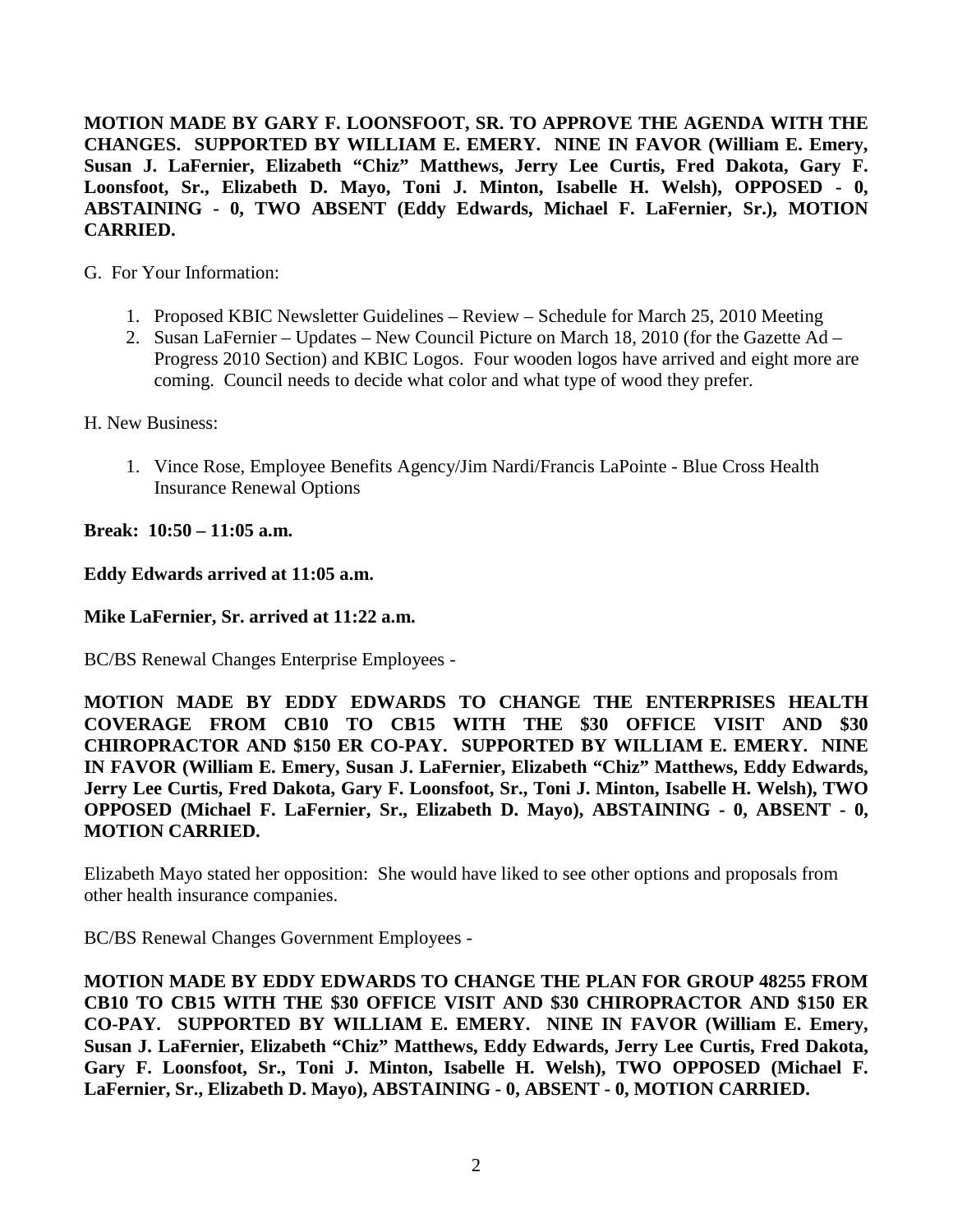Elizabeth Mayo stated her opposition: She would have liked to see other options and proposals from other health insurance companies.

Larry Denomie III, CEO asked if the employee portion should be raised and Frances LaPointe stated that if there are other plans to bring to him to review.

## MOTION MADE BY EDDY EDWARDS TO MAKE THE EMPLOYEE PORTION AT 10% OF WHAT THE PREMIUM IS. MOTION DIED FOR LACK OF SUPPORT.

- 2. Todd Warner, NRD
	- a) Commercial Fishing License Applications Review 2010-2011 (21)

**MOTION MADE BY WILLIAM E. EMERY TO APPROVE THE TWENTY-ONE APPLICANTS FOR COMMERCIAL FISHING LICENSES PENDING BOAT SAFETY INSPECTIONS, HACCP CERTIFICATION, OUTSTANDING CATCH REPORTS, AND PAYMENT OF OUTSTANDING FINES. SUPPORTED BY ELIZABETH "CHIZ" MATTHEWS. TEN IN FAVOR (William E. Emery, Susan J. LaFernier, Elizabeth "Chiz" Matthews, Eddy Edwards, Jerry Lee Curtis, Fred Dakota, Gary F. Loonsfoot, Sr., Elizabeth D. Mayo, Toni J. Minton, Isabelle H. Welsh), OPPOSED - 0, ONE ABSTAINING (Michael F. LaFernier, Sr.), ABSENT - 0, MOTION CARRIED.**

**Lunch: 11:55 a.m. – 1:10 p.m.** 

## **Mike LaFernier, Sr. left at 11:55 a.m.**

b) Keweenaw Bay Indian Community-U.S. EPA Region 5 Draft – Tribal Environmental Program Development and Implementation 2010-2012 Agreement Review for planning and assistance purposes with 15 priorities – Jennifer Manville/Charlotte Beesley-Spruce

## **Gary Loonsfoot, Sr. returned from lunch at 1:26 p.m.**

3. Larry Denomie III, CEO/Sarah Smith, Assistant CEO (Not present) – Review and Selection of Architect Bids for Early Childhood Education Center Project (3)

**MOTION MADE BY EDDY EDWARDS TO APPROVE INTEGRATED DESIGNS FOR THE ARCHITECTURAL WORK FOR THE EARLY CHILDHOOD EDUCATION CENTER AS PRESENTED AND APPROVE THE AGREEMENT BETWEEN KBIC AND THE ARCHITECT. SUPPORTED BY JERRY LEE CURTIS. NINE IN FAVOR (William E. Emery, Susan J. LaFernier, Elizabeth "Chiz" Matthews, Eddy Edwards, Jerry Lee Curtis, Gary F. Loonsfoot, Sr., Elizabeth D. Mayo, Toni J. Minton, Isabelle H. Welsh), OPPOSED - 0, ABSTAINING - 0, TWO ABSENT (Fred Dakota, Michael F. LaFernier, Sr.), MOTION CARRIED.**

(Fred Dakota out of the room)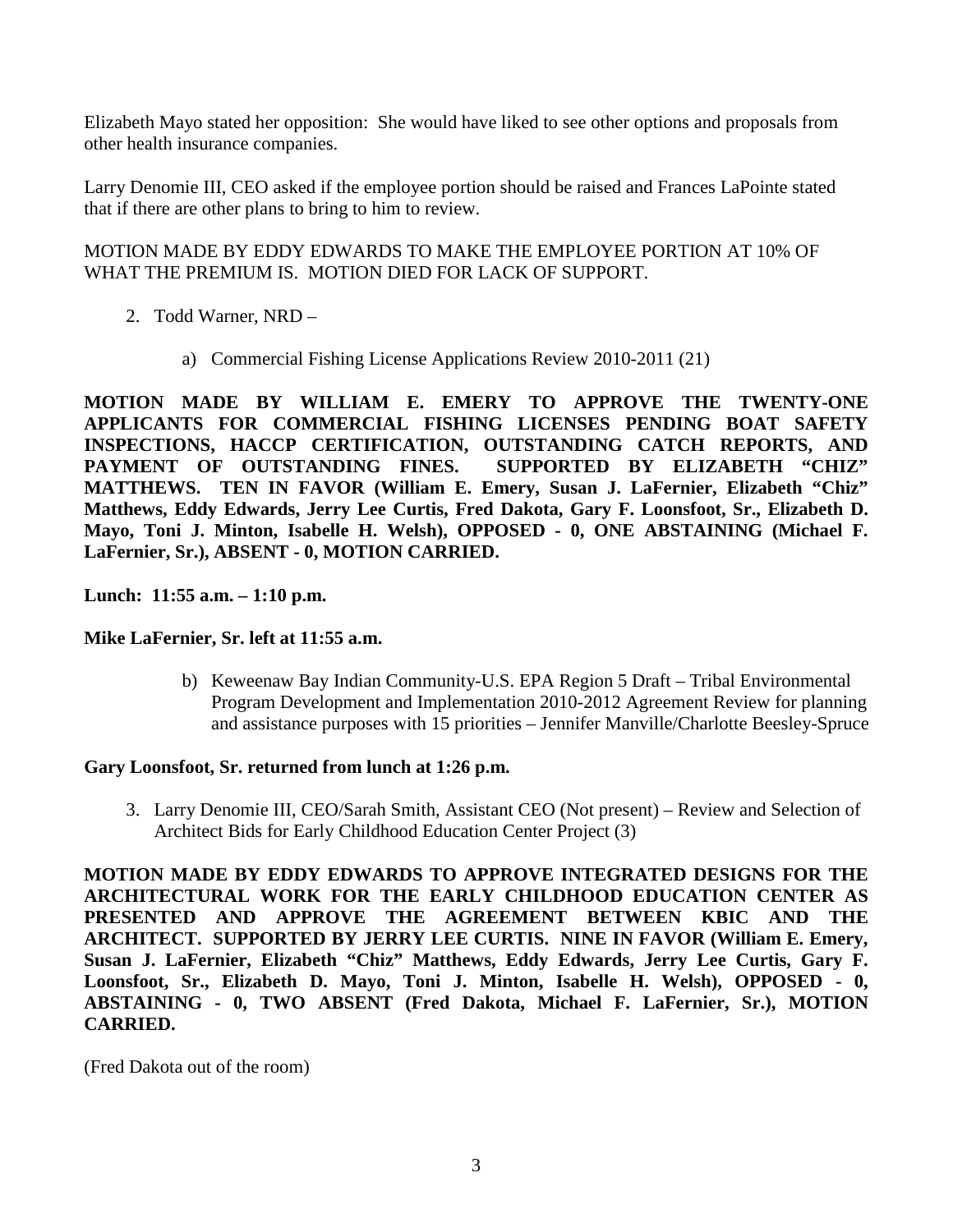- 4. Larry Denomie III, CEO
	- a) Project Manager Budget Approval/Modification to the Special Projects Fund #535

**MOTION MADE BY GARY F. LOONSFOOT, SR. TO APPROVE THE PROJECT MANAGER BUDGET MODIFICATION FOR AN ADDITIONAL AMOUNT OF \$49,649.00 OUT OF FUND #535. SUPPORTED BY SUSAN J. LAFERNIER. NINE IN FAVOR (William E. Emery, Susan J. LaFernier, Elizabeth "Chiz" Matthews, Eddy Edwards, Jerry Lee Curtis, Gary F. Loonsfoot, Sr., Elizabeth D. Mayo, Toni J. Minton, Isabelle H. Welsh), OPPOSED - 0, ABSTAINING - 0, TWO ABSENT (Fred Dakota, Michael F. LaFernier, Sr.), MOTION CARRIED.**

(Fred Dakota out of the room)

b) Proposals for Employee Assistance Program Services  $-1$ ) NorthStar Employee Assistance Program and Life Counseling Center (present contract expires April  $1<sup>st</sup>$ ) 2) Ceridian (Corporation)

**MOTION MADE BY SUSAN J. LAFERNIER TO APPROVE THE SERVICE QUOTATION FROM CERIDIAN AND THE AGREEMENT FOR PRODUCT AND SERVICES PENDING THE REVIEW FROM THE ATTORNEY'S OFFICE FOR \$17,634.84. SUPPORTED BY TONI J. MINTON. TEN IN FAVOR (William E. Emery, Susan J. LaFernier, Elizabeth "Chiz" Matthews, Eddy Edwards, Jerry Lee Curtis, Fred Dakota, Gary F. Loonsfoot, Sr., Elizabeth D. Mayo, Toni J. Minton, Isabelle H. Welsh), OPPOSED - 0, ABSTAINING - 0, ONE ABSENT (Michael F. LaFernier, Sr.), MOTION CARRIED.**

5. Kathy Mayo, Community Health Director - Women's Retreat Contract with M.T.U. (March 12-13, 2010) up to \$3,360.00

**MOTION MADE BY EDDY EDWARDS TO APPROVE THE WOMEN'S RETREAT CONTRACT AS PRESENTED. SUPPORTED BY JERRY LEE CURTIS. TEN IN FAVOR (William E. Emery, Susan J. LaFernier, Elizabeth "Chiz" Matthews, Eddy Edwards, Jerry Lee Curtis, Fred Dakota, Gary F. Loonsfoot, Sr., Elizabeth D. Mayo, Toni J. Minton, Isabelle H. Welsh), OPPOSED - 0, ABSTAINING - 0, ONE ABSENT (Michael F. LaFernier, Sr.), MOTION CARRIED.**

6. Tom Chosa, Baraga Volunteer Fire Department - Request for Use of Field for Mud Drag Races on May 22

**MOTION MADE BY WILLIAM E. EMERY TO APPROVE THE USE OF THE FIELD FOR THE BARAGA FIRE DEPARTMENT'S ANNUAL MUD DRAG RACES ON MAY 22. SUPPORTED BY GARY F. LOONSFOOT, SR. TEN IN FAVOR (William E. Emery, Susan J. LaFernier, Elizabeth "Chiz" Matthews, Eddy Edwards, Jerry Lee Curtis, Fred Dakota, Gary F. Loonsfoot, Sr., Elizabeth D. Mayo, Toni J. Minton, Isabelle H. Welsh), OPPOSED - 0, ABSTAINING - 0, ONE ABSENT (Michael F. LaFernier, Sr.), MOTION CARRIED.**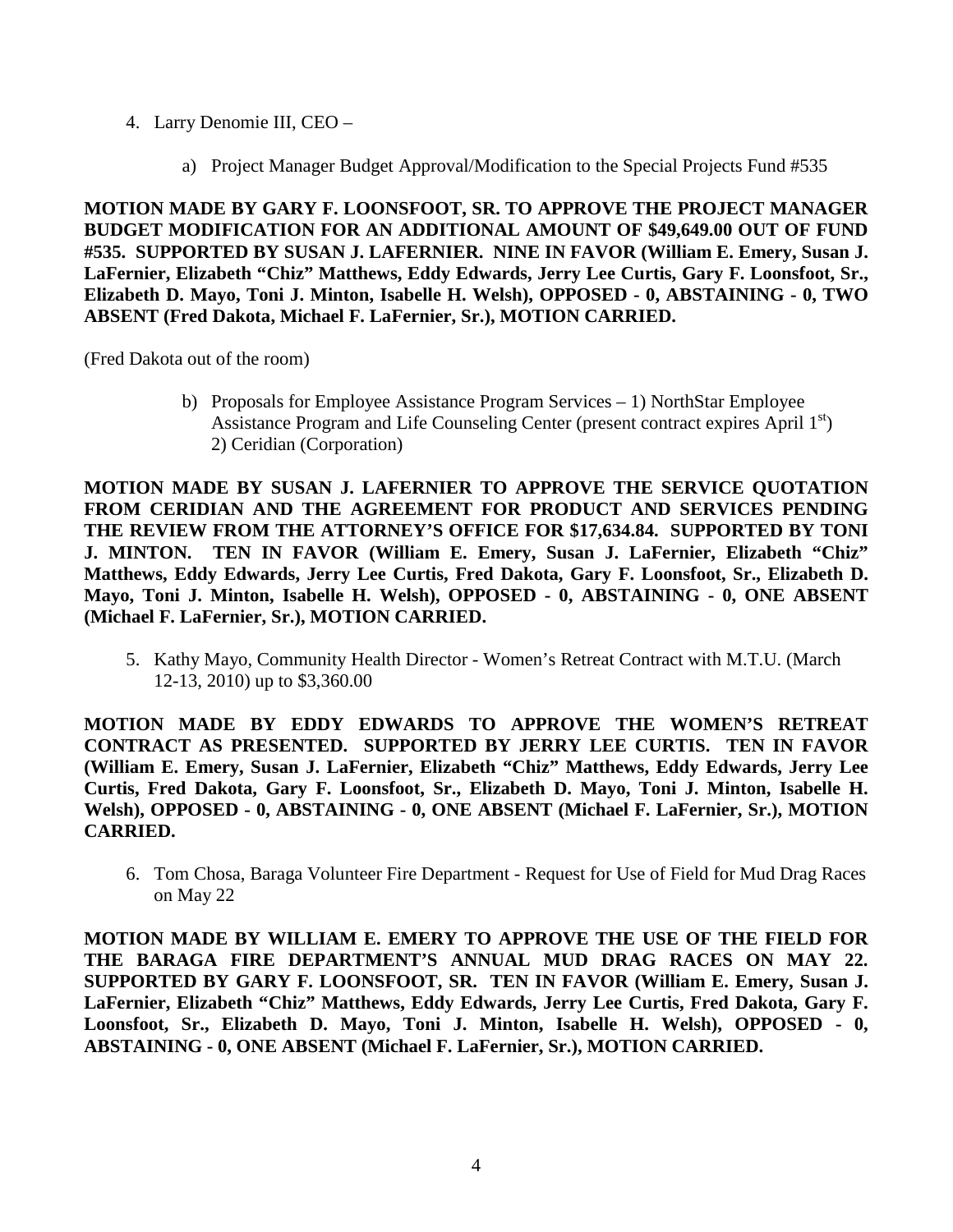President Swartz asked Tom Chosa if the Fire Department would be able to do the  $4<sup>th</sup>$  of July fireworks. Tom will check into this and report back.

## **Break: 2:31 – 2:45 p.m.**

# **Gary Loonsfoot, Sr. left at 2:45 p.m.**

- 7. President Swartz
	- a) Nanny Beck Donation Request Moving Expense Reimbursement

**MOTION MADE BY WILLIAM E. EMERY TO APPROVE \$1,329.17 FOR NANETTE BECK'S MOVING EXPENSES. SUPPORTED BY FRED DAKOTA. EIGHT IN FAVOR (William E. Emery, Susan J. LaFernier, Elizabeth "Chiz" Matthews, Eddy Edwards, Jerry Lee Curtis, Fred Dakota, Elizabeth D. Mayo, Isabelle H. Welsh), ONE OPPOSED (Toni J. Minton), ABSTAINING - 0, TWO ABSENT (Michael F. LaFernier, Sr., Gary F. Loonsfoot, Sr.), MOTION CARRIED.** 

Toni Minton stated her opposition: She feels it is already covered in the Emergency Fund Policy.

b) Colleen DeRoche Donation Request – Colleen received a donation of \$1,124.15 on March 4, 2010 for car repairs and is requesting an additional amount of \$295.54

**MOTION MADE BY FRED DAKOTA TO APPROVE COLLEEN DEROCHE'S REQUEST FOR AN ADDITIONAL \$295.54 FOR AUTO REPAIRS. SUPPORTED BY JERRY LEE CURTIS. FOUR IN FAVOR (William E. Emery, Jerry Lee Curtis, Fred Dakota, Elizabeth D. Mayo), FIVE OPPOSED (Susan J. LaFernier, Elizabeth "Chiz" Matthews, Eddy Edwards, Toni J. Minton, Isabelle H. Welsh), ABSTAINING - 0, TWO ABSENT (Michael F. LaFernier, Sr., Gary F. Loonsfoot, Sr.), MOTION DEFEATED.** 

c) Move the Regular April 3, 2010 Meeting to April 10, 2010 due to the Easter Holiday

**MOTION MADE BY ELIZABETH D. MAYO TO MOVE THE APRIL 3, 2010 MEETING TO APRIL 10, 2010. SUPPORTED BY SUSAN J. LAFERNIER. EIGHT IN FAVOR (William E. Emery, Susan J. LaFernier, Elizabeth "Chiz" Matthews, Eddy Edwards, Fred Dakota, Elizabeth D. Mayo, Toni J. Minton, Isabelle H. Welsh), ONE OPPOSED (Jerry Lee Curtis), ABSTAINING - 0, TWO ABSENT (Michael F. LaFernier, Sr., Gary F. Loonsfoot, Sr.), MOTION CARRIED.** 

- d)  $4<sup>th</sup>$  of July Update this item was discussed earlier in the meeting with Tom Chosa.
- e) Sponsor Request for \$235.00 from Ontonagon High School for advertising businesses on their football schedule – this request will be referred to the Casino by the CEO.
- f) Tribal Code Update Violet Friisvall-Ayres, Associate Judge, prepared the update and 1) It will need to be proofread 2) Council will need to pass a legal resolution recognizing the codification.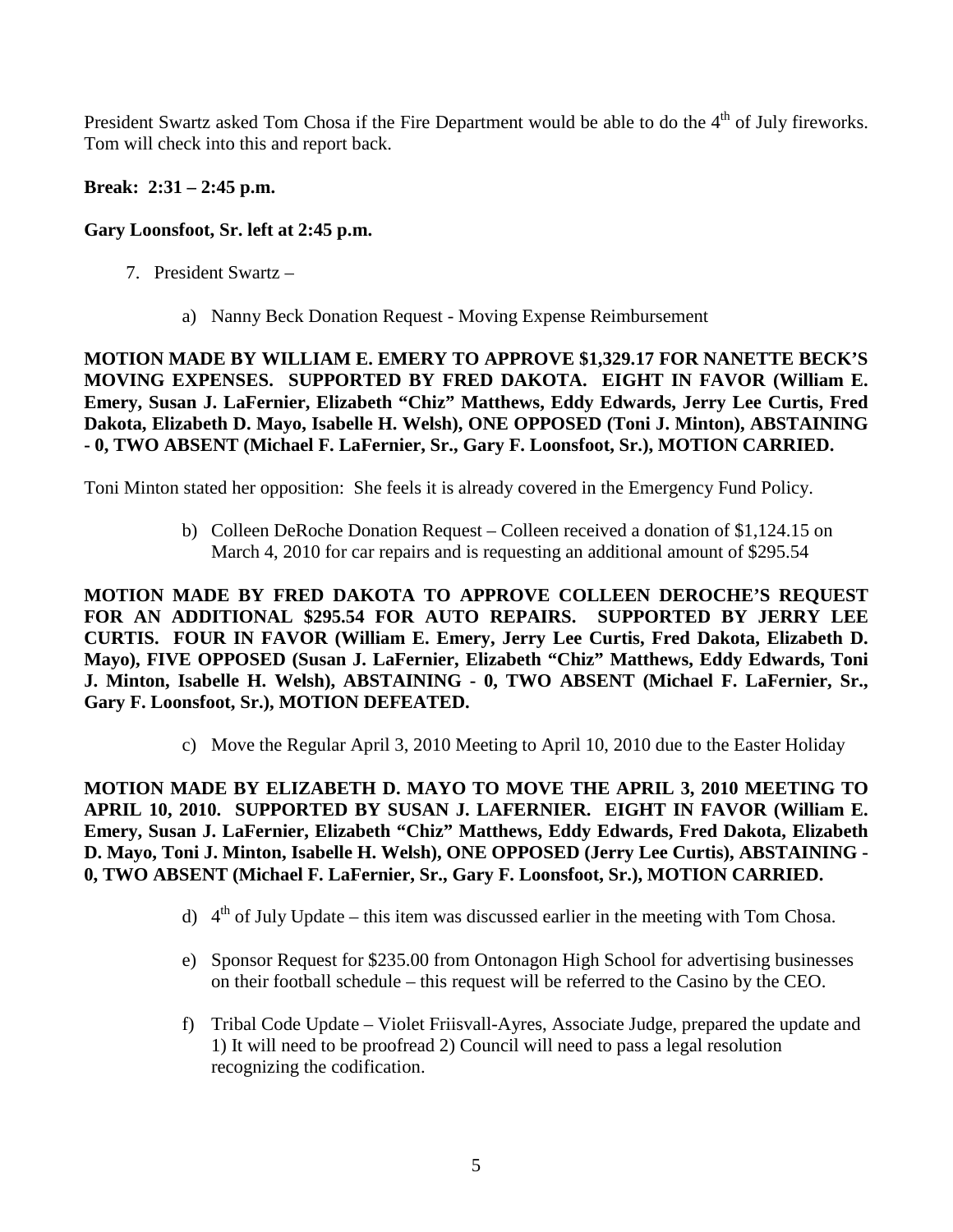By consensus of the Tribal Council, Yvette Friisvall will proofread the Tribal Code at a rate of \$12.00 per hour for approximately 200 hours.

- I. Old Business:
	- 1. President Swartz Schedule the 3<sup>rd</sup> Reading for Hunting, Fishing, Trapping, and Gathering Ordinance 2009-03 - The 3<sup>rd</sup> Reading is scheduled for April 10, 2010.
	- 2. Debi Williamson/Monica Kohn Presentation on Parent and Children Circles Program Turtle Island Cultural Services, Inc.

**MOTION MADE BY EDDY EDWARDS TO TABLE THE REQUEST UNTIL THE COUNCIL RECEIVES MORE INFORMATION ON THE BACKGROUND CHECKS AND THE OTHER CONCERNS DISCUSSED. SUPPORTED BY ISABELLE H. WELSH. EIGHT IN FAVOR (William E. Emery, Susan J. LaFernier, Elizabeth "Chiz" Matthews, Eddy Edwards, Jerry Lee Curtis, Elizabeth D. Mayo, Toni J. Minton, Isabelle H. Welsh), ONE OPPOSED (Fred Dakota), ABSTAINING - 0, TWO ABSENT (Michael F. LaFernier, Sr., Gary F. Loonsfoot, Sr.), MOTION CARRIED.**

- J. Closed Session:
	- 1. Paul DesRochers, Jr., Economic Development Committee Chair/Gregg Nominelli, Economic Developer – Business Opportunities Presentation
	- 2. Isabelle Welsh Follow Up on Amanda Bloxten Request
	- 3. John Baker, Attorney Updates

**MOTION MADE BY WILLIAM E. EMERY TO GO INTO CLOSED SESSION AT 4:03 P.M. SUPPORTED BY EDDY EDWARDS. SEVEN IN FAVOR (William E. Emery, Susan J. LaFernier, Elizabeth "Chiz" Matthews, Eddy Edwards, Jerry Lee Curtis, Toni J. Minton, Isabelle H. Welsh), TWO OPPOSED (Fred Dakota, Elizabeth D. Mayo), ABSTAINING - 0, TWO ABSENT (Michael F. LaFernier, Sr., Gary F. Loonsfoot, Sr.), MOTION CARRIED.** 

**Break: 4:04 – 4:12 p.m.** 

**Elizabeth Mayo left at 5:00 p.m.** 

**MOTION MADE BY FRED DAKOTA TO GO INTO OPEN SESSION AT 5:08 P.M. SUPPORTED BY EDDY EDWARDS. EIGHT IN FAVOR (William E. Emery, Susan J. LaFernier, Elizabeth "Chiz" Matthews, Eddy Edwards, Jerry Lee Curtis, Fred Dakota, Toni J. Minton, Isabelle H. Welsh), OPPOSED - 0, ABSTAINING - 0, THREE ABSENT (Michael F. LaFernier, Sr., Gary F. Loonsfoot, Sr., Elizabeth D. Mayo), MOTION CARRIED.**